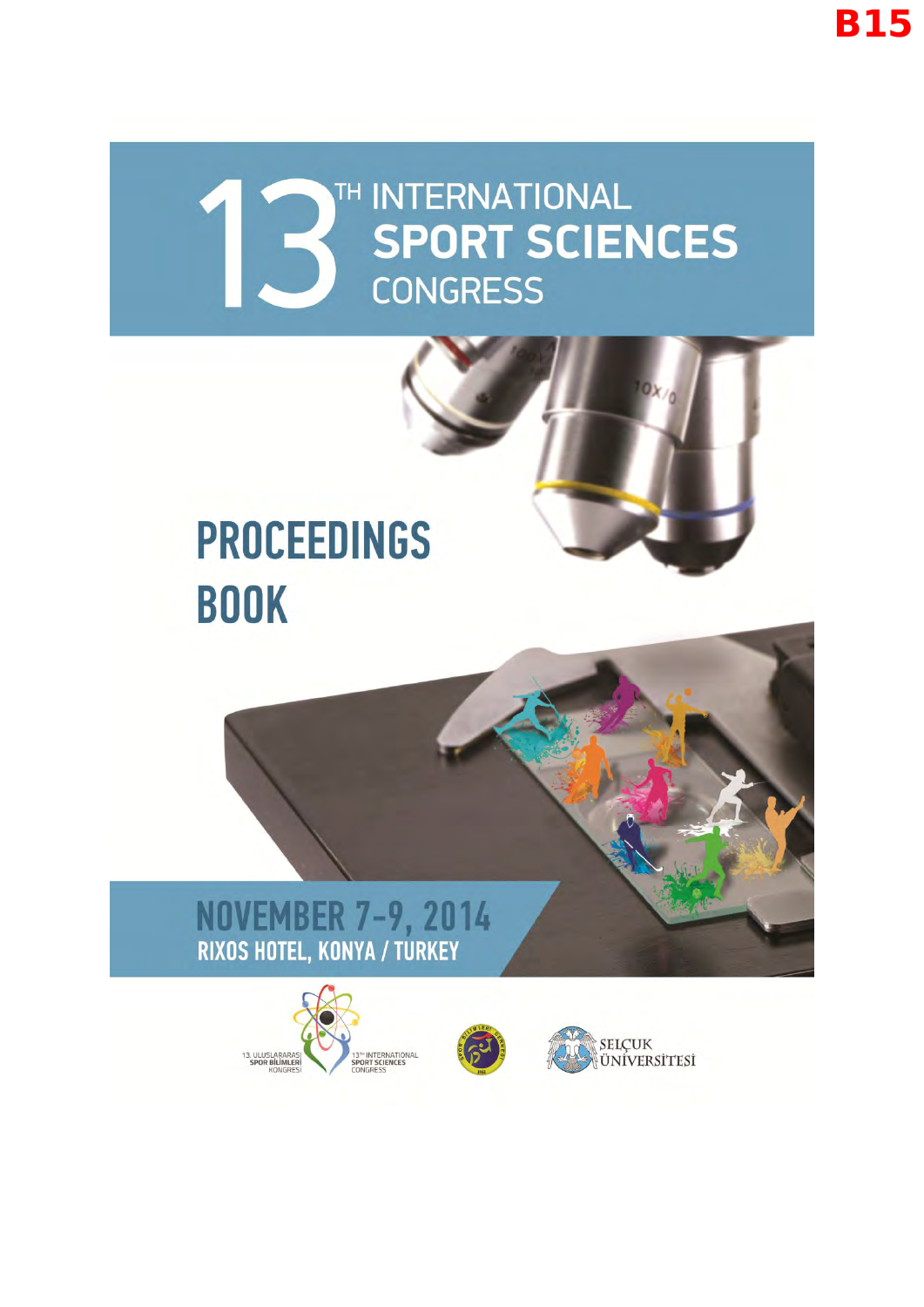#### **SCIENTIFIC COMMITTEE**

Dr. A. Ahmet DOĞAN Dr. Leyla SARAÇ Dr. A. Dilşad MİRZEOĞLU Dr. M. Akif ZİYAGİL Dr. A. Haydar DEMİREL Dr. M. Levent İNCE Dr. Ahmet ALPTEKİN Dr. Mehmet GÜLLÜ Dr. Ali Emre EROL Dr. Mehmet GÜNAY Dr. Ali Murat ZERGEROĞLU Dr. Mehmet KALE Dr. Alpay GÜVENÇ Dr. Mehmet KUTLU Dr. Aslan KALKAVAN Dr. Mitat KOZ Dr. Atilla ERDEMLİ Dr. Murat KALDIRIMCI Dr. Ayda KARACA Dr. Murat KANGALGİL Dr. Aysel PEHLİVAN Dr. Muzaffer COLAKOĞLU Dr. Ayşe Kin İŞLER Dr. Müberra ÇELEBİ Dr. Birol ÇOTUK Dr. Müslüm BAKIR Dr. Bülent AĞBUĞA Dr. Nazan KOŞAR Dr. Bülent GÜRBÜZ Dr. Nazmi SARITAŞ Dr. Canan KOCA ARITAN Dr. Nefise BULGU Dr. Caner AÇIKADA Dr. Nevzat MİRZEOĞLU Dr. Cengiz ARSLAN Dr. Nigar KÜÇÜKKUBAŞ Dr. Dilara ÖZER Dr. Nilsel OKUDAN Dr. Dilşat ÇOKNAZ Dr. Oğuz KARAMIZRAK Dr. Emin ERGEN Dr. Osman İMAMOĞLU Dr. Emine CAĞLAR Dr. Özbay GÜVEN Dr. Erdal ZORBA Dr. Ramiz ARABACI Dr. Erman ÖNCÜ Dr. Rasim KALE Dr. Ertuğrul GELEN Dr. S. Cem DİNC Dr. F. Hülya AŞÇI Dr. S. Murat YILDIZ Dr. Ferda GÜRSEL Dr. Sadettin KİRAZCI Dr. Funda AKCAN AMCA Dr. Salih PINAR Dr. Füsun ÖZTÜRK KUTER Dr. Sami MENGÜTAY Dr. Gazanfer DOĞU Dr. Serdar ARITAN Dr. Gülfem ERSÖZ Dr. Sefik TİRYAKİ Dr. Hasan KASAP Dr. Tahir HAZIR Dr. Hatice CAMLIYER Dr. Tennur YERLİSU LAPA Dr. Hayri ERTAN Dr. Ümit KESİM Dr. Hüsrev TURNAGÖL Dr. Yavuz TAŞKIRAN Dr. İbrahim YILDIRAN Dr. Yunus ARSLAN Dr. Kamil ÖZER Dr. Zekai PEHLİVAN Dr. Kemal TAMER Dr. Ziya KORUÇ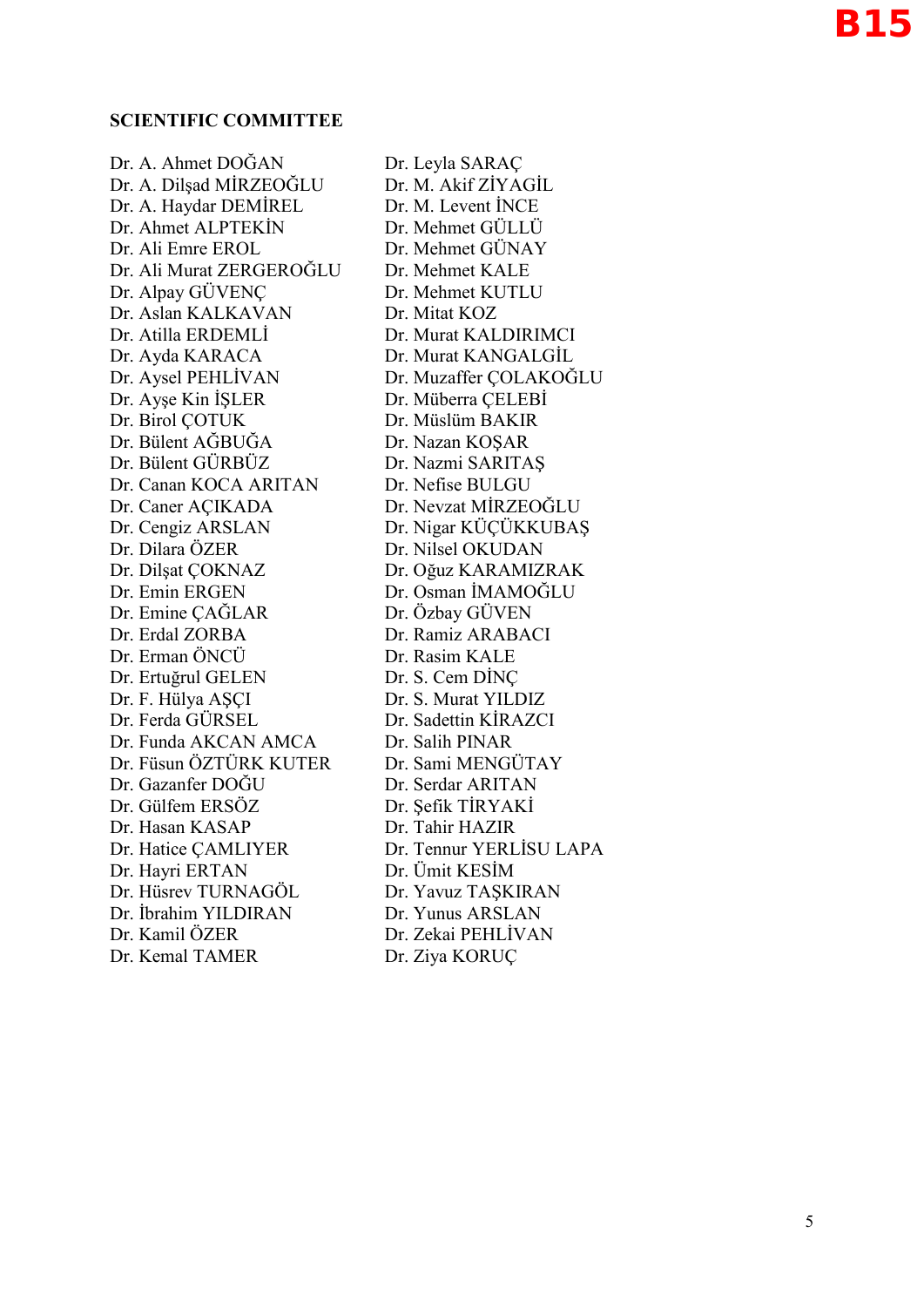#### **KEYNOTE SPEAKERS**

Dr. Håkan WESTERBLAD, SWE Dr. Hans Van Der MARS, USA Dr. Howard HALL, UK Dr. Mats BÖRJESSON, SWE Dr. Kenneth ROBERTS, UK

#### **INVITED SPEAKERS**

Dr. Atilla ERDEMLİ, TUR Dr. Ahmet TALİMCİLER, TUR Dr. Bülent ALTEN, TUR Dr. Deniz GÖKÇE, TUR Dr. Dilara ÖZER, TUR Dr. Erdal ZORBA, TUR Dr. Haydar A. DEMİREL, TUR Dr. Hüsrev TURNAGÖL, TUR Dr. M.Akif ZİYAGİL, TUR Dr. Sadi KURDAK, TUR Dr. Susana Gil OROZKO, ESP Dr. Sadettin KİRAZCI, TUR Dr. Ming-kai CHIN, USA Tuğrul AKŞAR, TUR